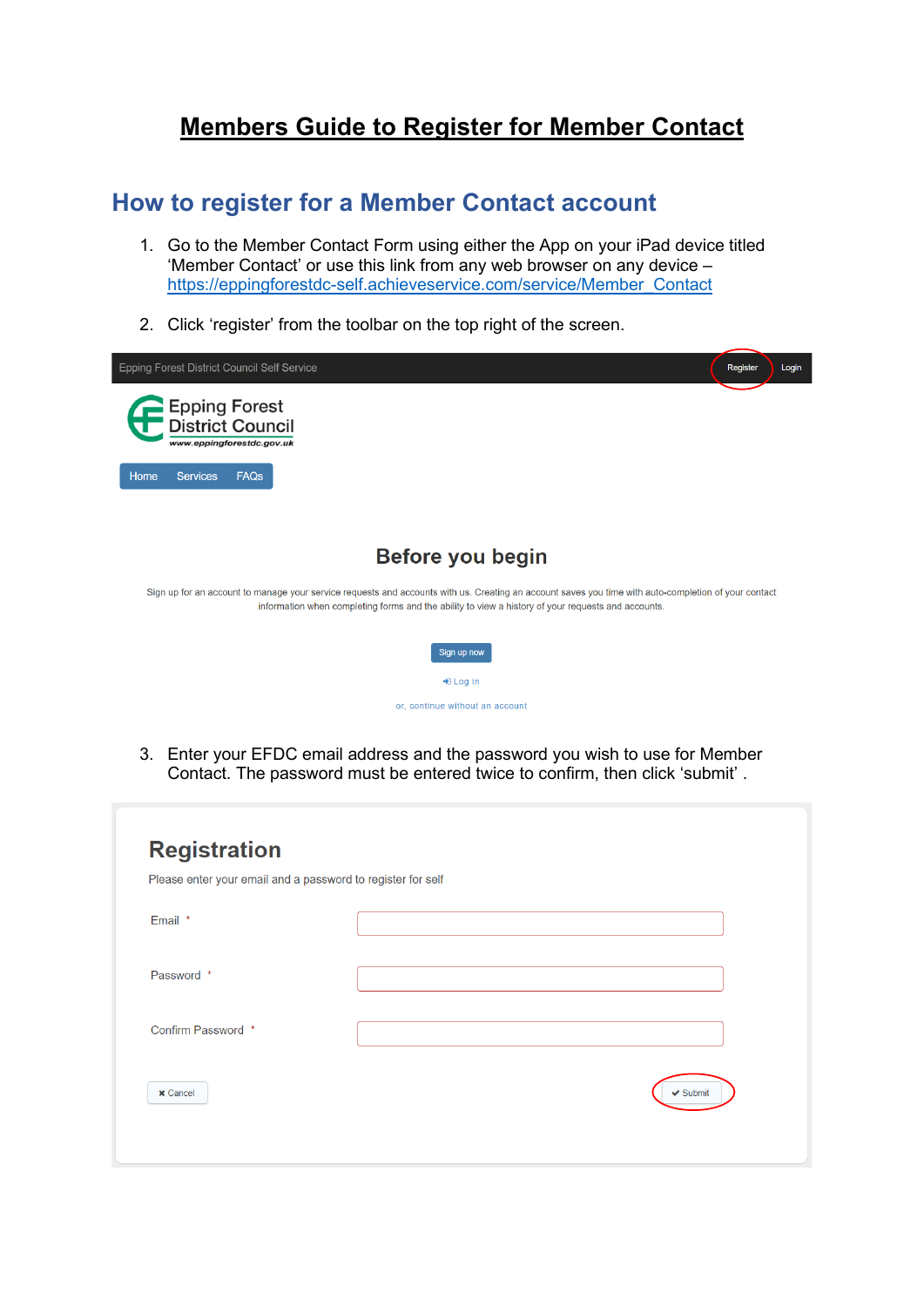4. Once you have clicked submit, you will see the pop up as shown in the screenshot below which is telling you an email has been sent to your mailbox for you to verify it is you who is setting up the account.

| <b>Registration</b><br>Please enter your email and a password to register for self |                               |              |              | <b>Email Verification Required</b><br>Your account has been successfully<br>registered. Before you can use it, you must<br>verify your email address. An email has |
|------------------------------------------------------------------------------------|-------------------------------|--------------|--------------|--------------------------------------------------------------------------------------------------------------------------------------------------------------------|
| Email *                                                                            | lwalton@eppingforestdc.gov.uk |              | been sent to | lwalton@eppingforestdc.gov.uk containing<br>instructions on how to do this.<br>Cancel<br>Ok                                                                        |
| Password *                                                                         |                               | $\checkmark$ |              |                                                                                                                                                                    |
| Confirm Password *                                                                 |                               | √            |              |                                                                                                                                                                    |
| x Cancel                                                                           | $\checkmark$ Submit           |              |              |                                                                                                                                                                    |
|                                                                                    |                               |              |              |                                                                                                                                                                    |

5. Below is a copy of the email you will receive. You need to click where it says 'click here to activate your account'.

| Signup   Verification                                                                                                                                                                               |       |           |                                   |
|-----------------------------------------------------------------------------------------------------------------------------------------------------------------------------------------------------|-------|-----------|-----------------------------------|
| noreply@eppingforestdc.gov.uk                                                                                                                                                                       | Reply | Reply All | $\rightarrow$ Forward<br>$\cdots$ |
| To Louis Walton                                                                                                                                                                                     |       |           | Tue 22/02/2022 11:54              |
|                                                                                                                                                                                                     |       |           |                                   |
| Thank you for signing up to self service                                                                                                                                                            |       |           |                                   |
| Your account has been created, you can login after you have activated your account.                                                                                                                 |       |           |                                   |
| Please of ick here to activate your account.                                                                                                                                                        |       |           |                                   |
| $\sim$                                                                                                                                                                                              |       |           |                                   |
| The eppingforestdc-self.achieveservice.com/en team                                                                                                                                                  |       |           |                                   |
|                                                                                                                                                                                                     |       |           |                                   |
|                                                                                                                                                                                                     |       |           |                                   |
| Epping Forest District Council                                                                                                                                                                      |       |           |                                   |
|                                                                                                                                                                                                     |       |           |                                   |
|                                                                                                                                                                                                     |       |           |                                   |
| Safer spaces is a council-led programme to help kickstart the local economy and reppen high streets in the Epping Forest district Click Here to have your say on social distancing and safer spaces |       |           |                                   |

6. Once you have clicked on the link, your account will now be verified. You need to click where it says 'log in' which will take you to the log in page.